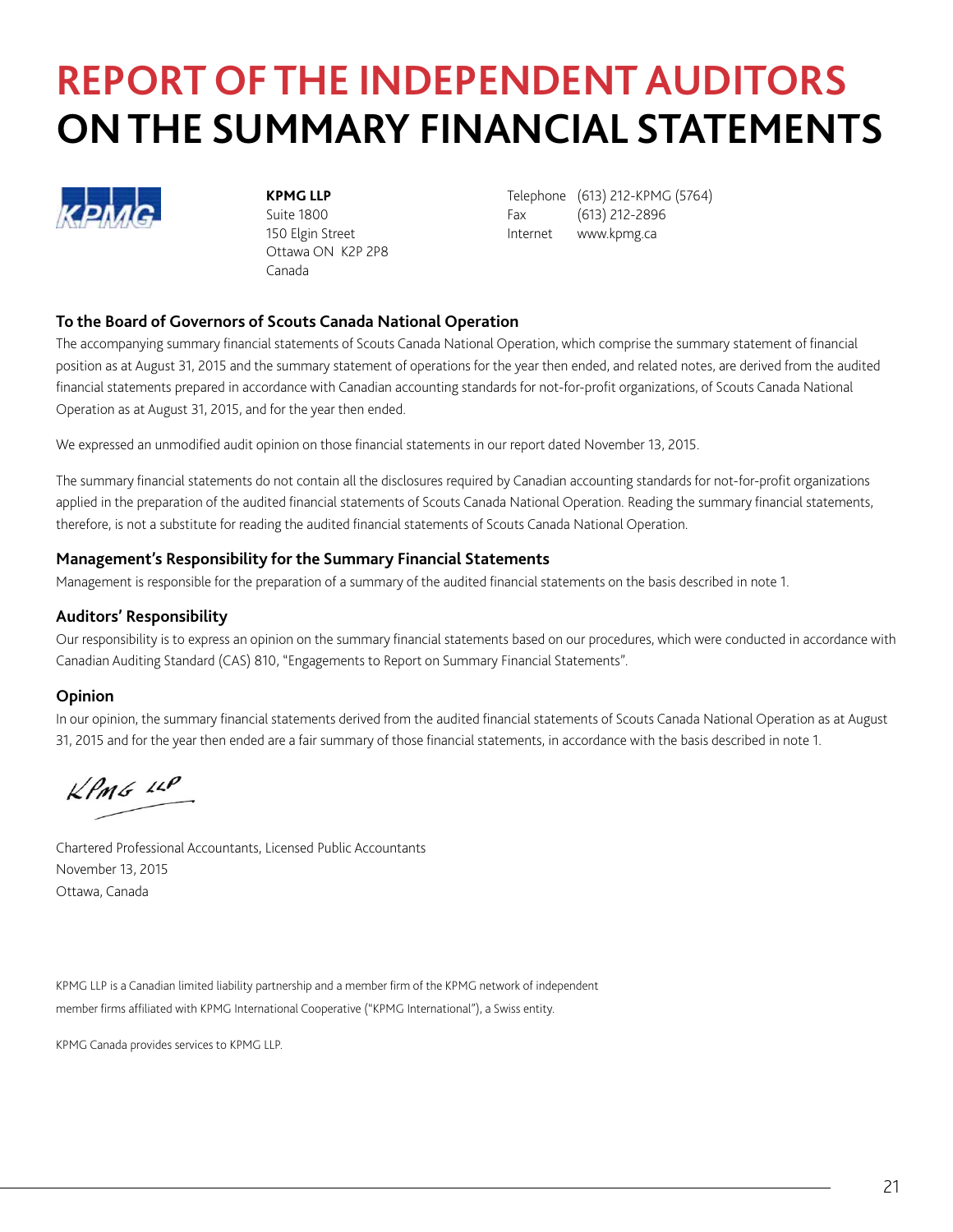# **SCOUTS CANADA NATIONAL OPERATION**

### Summary Statement of Financial Position

August 31, 2015, with comparative information for 2014 (In thousands of dollars)

|                                              | 2015     | 2014     |
|----------------------------------------------|----------|----------|
| <b>ASSETS</b>                                |          |          |
| Current assets                               | \$8,920  | \$6,646  |
| Investments                                  | 13,441   | 12,792   |
| Tangible capital and intangible assets       | 1,340    | 1,866    |
| Prepaid pension costs                        | 3,087    | 2,145    |
| Employee future benefits recovery receivable | 274      | 338      |
|                                              | \$27,062 | \$23,787 |
| LIABILITIES AND FUND BALANCES                |          |          |
| <b>Current liabilities</b>                   | \$7,922  | \$4,640  |
| Deferred capital contributions               | 198      | 395      |
| Loans payable to related parties             | 105      | 205      |
| Accrued employee future benefits             | 3,671    | 4,109    |
| <b>Fund balances</b>                         | 15,166   | 14,438   |
|                                              | \$27,062 | \$23,787 |

See accompanying notes to summary financial statements.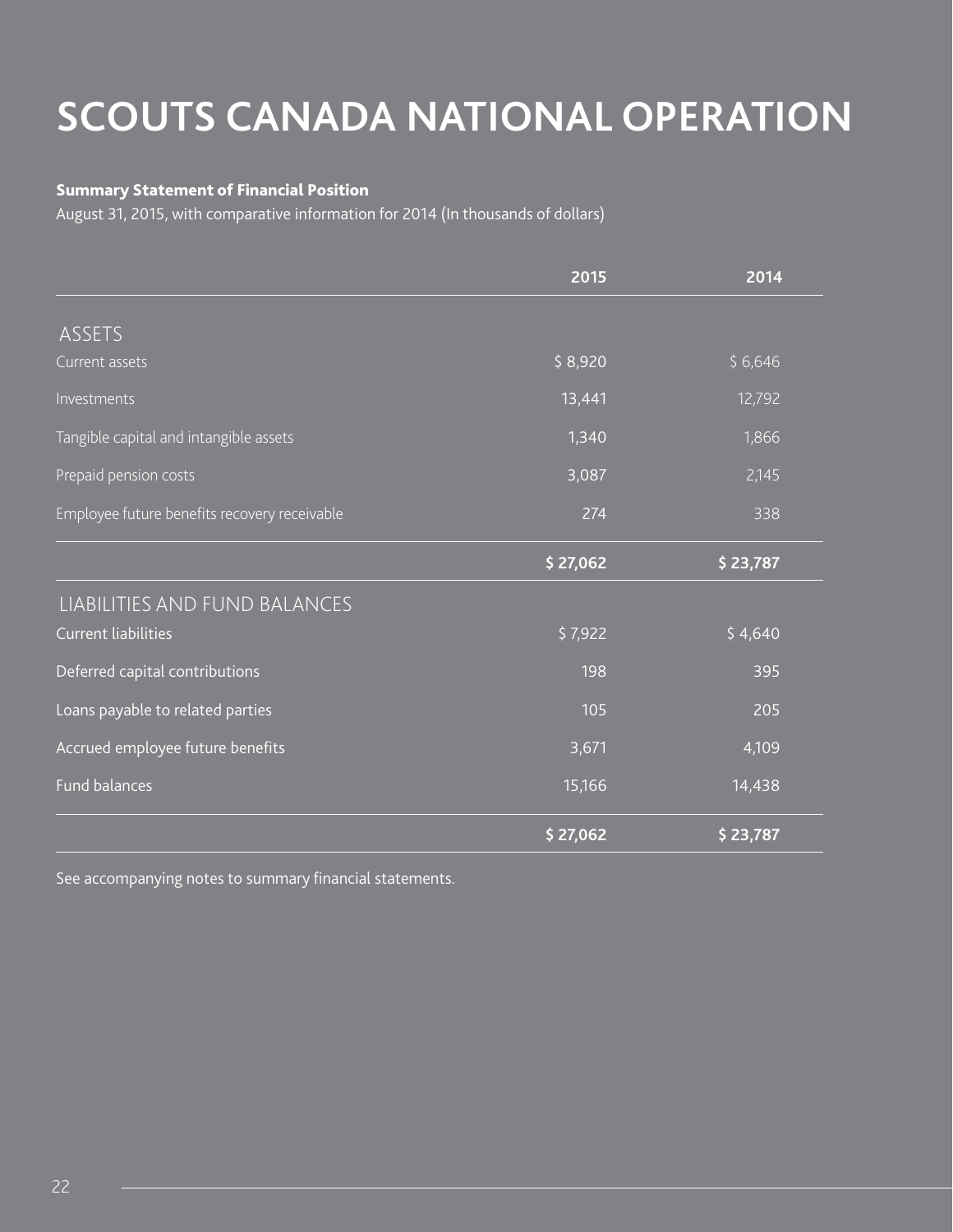## Summary Statement of Operations Year ended August 31, 2015, with comparative information for 2014 (In thousands of dollars)

|                                                                       | <b>Operating Fund</b> | <b>Restricted Funds</b> | <b>Total 2015</b> | <b>Total 2014</b> |
|-----------------------------------------------------------------------|-----------------------|-------------------------|-------------------|-------------------|
| <b>REVENUE:</b>                                                       |                       |                         |                   |                   |
| Membership fees                                                       | \$4,516               | $\zeta$ -               | \$4,516           | \$<br>4,476       |
| Retail                                                                | 4,107                 |                         | 4,107             | 4,018             |
| Fundraising                                                           | 1,587                 | 60                      | 1,647             | 2,054             |
| Other                                                                 | 795                   | 384                     | 1,179             | 1,660             |
| World Scouts Jamboree                                                 | 2,093                 | $\sim$                  | 2,093             | $\qquad \qquad -$ |
|                                                                       | 13,098                | 444                     | 13,542            | 12,208            |
| <b>EXPENSES:</b>                                                      |                       |                         |                   |                   |
| Salaries and benefits                                                 | 3,611                 |                         | 3,611             | 4,680             |
| Retail                                                                | 3,087                 |                         | 3,087             | 2,989             |
| Program services                                                      | 321                   |                         | 321               | 617               |
| Grants                                                                | 346                   |                         | 346               | 457               |
| Technology services                                                   | 332                   |                         | 332               | 312               |
| Financial services                                                    | 758                   |                         | 758               | 860               |
| Marketing and communications                                          | 581                   |                         | 581               | 796               |
| Fundraising                                                           | 108                   |                         | 108               | 163               |
| Administration                                                        | 648                   |                         | 648               | 638               |
| Compliance and governance                                             | 445                   | 682                     | 1,127             | 1,013             |
| Human resources & volunteer services                                  | 437                   |                         | 437               | 551               |
| World Scouts Jamboree - direct expenses                               | 2,025                 |                         | 2,025             | ÷                 |
| Canadian Jamboree - direct expenses                                   |                       |                         | ÷                 | 33                |
| Restricted funds - other                                              |                       | 173                     | 173               | 333               |
|                                                                       | 12,699                | 855                     | 13,554            | 13,442            |
| Excess (deficiency) of revenue over expenses<br>before the undernoted | 399                   | (411)                   | (12)              | (1,234)           |
| Unrealized gains (losses) on investments                              | (161)                 | 46                      | (115)             | 1,096             |
| World Scout Foundation donations                                      |                       | 10                      | 10                | 37                |
| Excess (deficiency) of revenue over expenses                          | \$238                 | \$ (355)                | 5(117)            | \$(101)           |

*See accompanying notes to summary financial statements.*